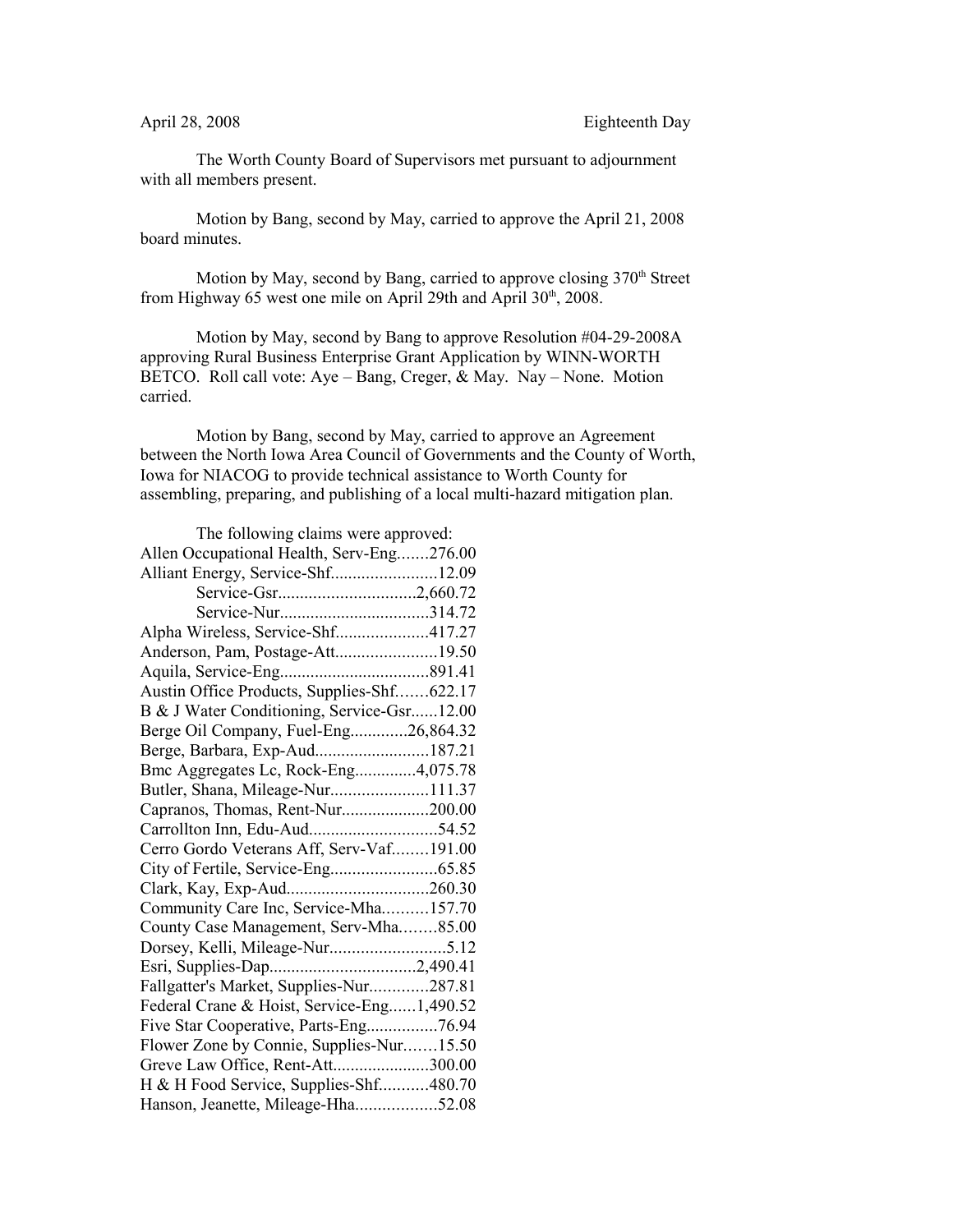| Hartman, Lisa, Mileage-Nur26.51             |  |
|---------------------------------------------|--|
| Heartland Technology, Service-Dap37.50      |  |
|                                             |  |
| Huebner, Cheryl, Mileage-Nur70.68           |  |
| Huftalin, Raymond, Postage-Ema19.45         |  |
| IA Counties Public Health, Dues-Nur50.00    |  |
| IA Dept of Transportation, Signs-Eng928.00  |  |
| Iowa County Atty's Assoc, Dues-Att152.00    |  |
| Iowa Dept of Human Serv, Serv-Mha274.61     |  |
|                                             |  |
| Service-Mha26,775.73                        |  |
|                                             |  |
| Iowa Recycling Associati, Dues-Sdp120.00    |  |
|                                             |  |
| Johnson, Donald, Labor-Sdp633.50            |  |
|                                             |  |
| Johnson, Jessica, Mileage-Nur44.64          |  |
| Konica Minolta Business, Service-Nur49.32   |  |
| Lawson Products Inc, Supplies-Eng492.16     |  |
| Lexis-Nexis, Service-Att121.00              |  |
| Low's Standard, Fuel-Asr35.00               |  |
| Mail Services Llc, Service-Trs220.90        |  |
| Mainstay Systems Inc, Service-Shf1,095.00   |  |
| Manly Junction Signal, Service-Shf35.74     |  |
|                                             |  |
| Marshall & Swift Inc, Service-Eng153.47     |  |
|                                             |  |
| Mason City Business Syst, Service-Nur45.72  |  |
| Mason City Overhead, Service-Eng150.20      |  |
| Matt Parrott & Sons Co, Supplies-Aud111.42  |  |
|                                             |  |
| Mental Health Center, Service-Shf375.00     |  |
|                                             |  |
| Myli, Diane, Mileage-Nur21.86               |  |
| Northwood Anchor, Service-Att49.90          |  |
|                                             |  |
| Northwood Motor Co, Service-Eng298.62       |  |
|                                             |  |
|                                             |  |
| Northwood True Value, Supplies-Sdp17.99     |  |
| Northwoods State Bank, Fees-Trs44.85        |  |
| Opportunity Village, Service-Mha938.09      |  |
| Parks, Kristie, Mileage-Nur39.53            |  |
| Pathology Associates, Service-Mex950.00     |  |
| Peterson, Joan, Mileage-Dap106.02           |  |
| Prairie Ridge, Service-Chm754.25            |  |
| Quality Assured Services, Suppl-Nur1,238.40 |  |
|                                             |  |
|                                             |  |
|                                             |  |
|                                             |  |